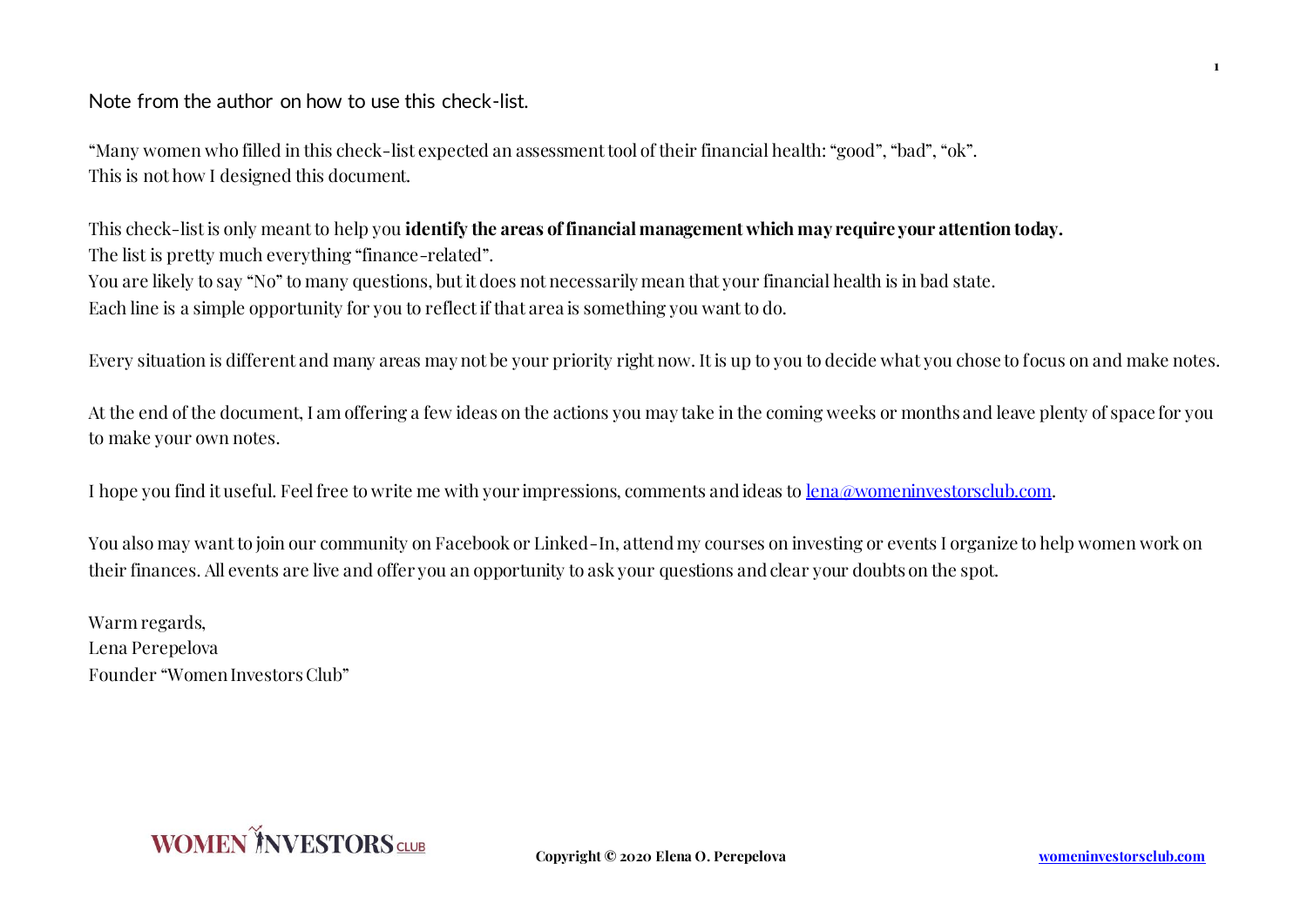## **My financial health check-up Date: Date: Date:**

| 1.             | <b>WILL &amp; INHERITANCE</b>                                                                   | <b>YES</b> | <b>NO</b> | <b>NOTES</b> |
|----------------|-------------------------------------------------------------------------------------------------|------------|-----------|--------------|
| 1.1            | Do I have a will?                                                                               |            |           |              |
| 1.2            | Do I need to update your current will?                                                          |            |           |              |
| 1.3            | Do I know if your parents have a will?                                                          |            |           |              |
| 1.4            | Do I know enough about inheritance tax and potential<br>consequences for you and your children? |            |           |              |
| $\overline{2}$ | <b>DEBTS</b>                                                                                    | <b>YES</b> | <b>NO</b> | <b>NOTES</b> |
| 2.1            | Do I have a mortgage?                                                                           |            |           |              |
| 2.2            | Am I dependent on my partner to cover my monthly<br>mortgage payments?                          |            |           |              |
| 2.3            | Do I have credit card debt?                                                                     |            |           |              |
| 2.4            | Do I have a clear planto pay off my credit card debt?                                           |            |           |              |
| 2.5            | Do I have any other debt?                                                                       |            |           |              |

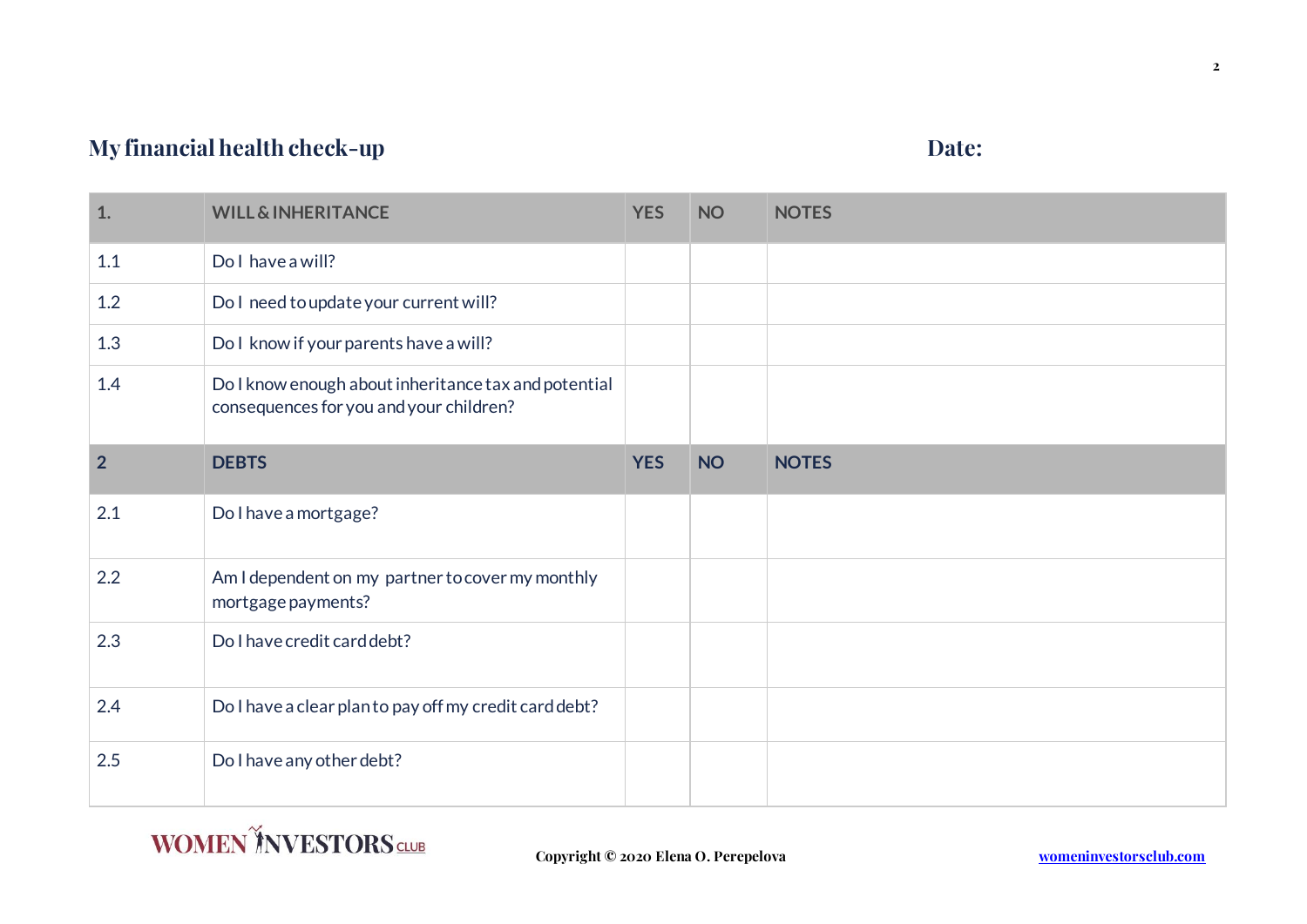| 3              | <b>INSURANCE</b>                                                                         | <b>YES</b> | <b>NO</b> | <b>NOTES</b> |
|----------------|------------------------------------------------------------------------------------------|------------|-----------|--------------|
| 3.1            | Do I have life insurance?                                                                |            |           |              |
| 3.2            | Does my partner have life insurance?                                                     |            |           |              |
| 3.3            | Can I pay my mortgage monthly payments in case of<br>loss of income?                     |            |           |              |
| $\overline{4}$ | <b>PENSION PLAN(S)</b>                                                                   | <b>YES</b> | <b>NO</b> | <b>NOTES</b> |
| 4.1            | Am I clear on how I see my life upon retirement?                                         |            |           |              |
| 4.2            | Do I know at which age I would like to retire?                                           |            |           |              |
| 4.3            | Am I satisfied with my current pension provisions?                                       |            |           |              |
| 4.4            | Do I know which pension plans I have, where and how<br>much pension I accumulated sofar? |            |           |              |
| 4.5            | Do I know how much money I expect in my current<br>pension plan(s)?                      |            |           |              |
| 5              | <b>SAVINGS &amp; BUDGETING</b>                                                           | <b>YES</b> | <b>NO</b> | <b>NOTES</b> |
| 5.1            | Do I know how much savings I have?                                                       |            |           |              |
| 5.2            | Am I satisfied with the size of my savings?                                              |            |           |              |
| 5.3            | Do I have clear saving goals?                                                            |            |           |              |

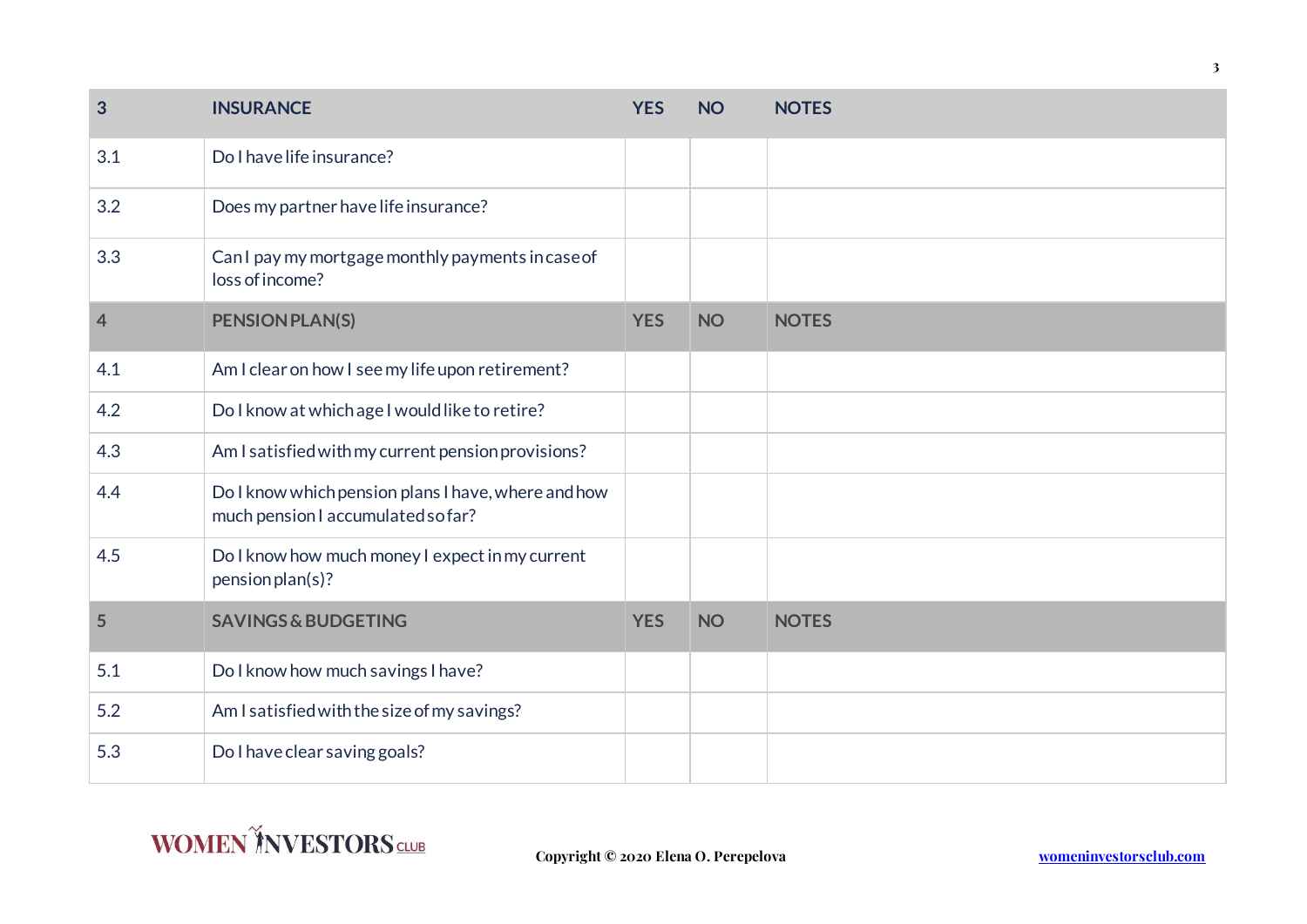| 5.4            | Do I have an emergency fund?                              |            |           |              |
|----------------|-----------------------------------------------------------|------------|-----------|--------------|
| 5.5            | Do I receive income from my savings?                      |            |           |              |
| 5.6            | Do I have a monthly budget for spending (or saving)?      |            |           |              |
| 5.7            | Is my budget a useful tool which maximizes my<br>savings? |            |           |              |
| 5.8            | Do I manage to stay within my budget?                     |            |           |              |
| 5.9            | Do I revisit my expenses regularly?                       |            |           |              |
|                |                                                           |            |           |              |
| $\overline{7}$ | <b>TAX</b>                                                | <b>YES</b> | <b>NO</b> | <b>NOTES</b> |
| 7.1            | Do I understand the local tax system?                     |            |           |              |
| 7.2            | Do I know how much tax I am currently paying?             |            |           |              |
| 7.3            | Am I sure I am not paying too much tax?                   |            |           |              |
| 8              | <b>BANKING</b>                                            | <b>YES</b> | <b>NO</b> | <b>NOTES</b> |
|                | Am I satisfied with my current banking arrangements       |            |           |              |